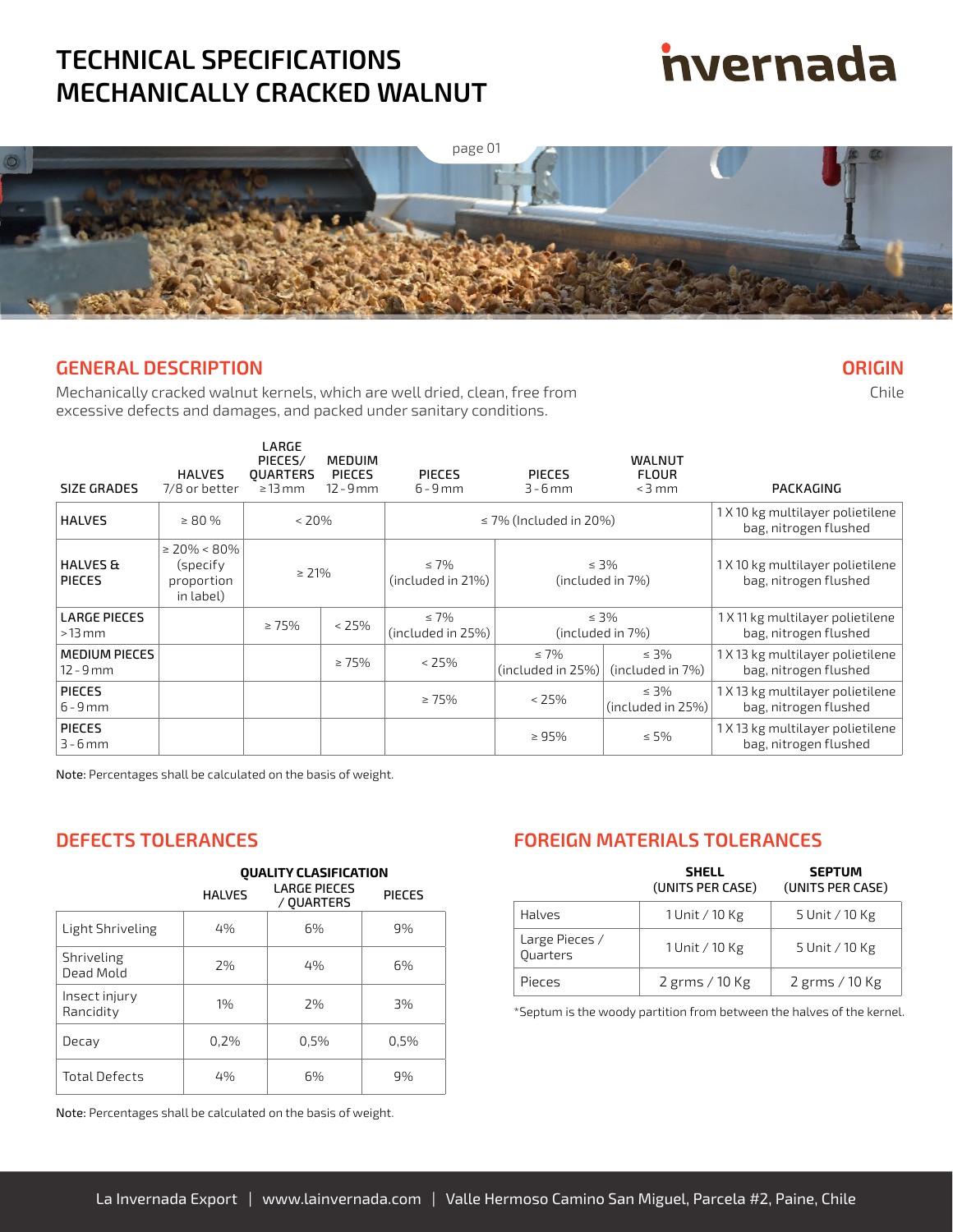## **TECHNICAL SPECIFICATIONS MECHANICALLY CRACKED WALNUT**

# **nvernada**



### **COLOR CLASSIFICATION**



Note: Extra Light, Extra Light - Light, Light, Light Amber grades may contain 15% of the next darker color, including not more than 2% of the second darkest color.

### **CHEMICAL ANALYSIS MICROBIOLOGICAL**

| Moisture                      | Max. 5 %<br>(oven drying method) |
|-------------------------------|----------------------------------|
| Total Aflatoxins   max. 4 ppb |                                  |
| Aflatoxin B1                  | max. 2 ppb                       |

| Mold & Yeast | $< 10.000$ CFU / gr. |
|--------------|----------------------|
| F. Coli      | $< 500$ CFU / gr.    |
| Salmonella   | Negative in 50 gr.   |

### **NUTRITIONAL INFORMATION**

| Value per 100 gr. of walnut |  |  |
|-----------------------------|--|--|
|                             |  |  |

| Energy       | 688 Kcal   |
|--------------|------------|
| Carbohydrate | 4,1 g      |
| Protein      | 17,9g      |
| Total fat    | 66,6g      |
| Fiber        | 7,2g       |
| Cholesterol  | $< 0.1$ mg |